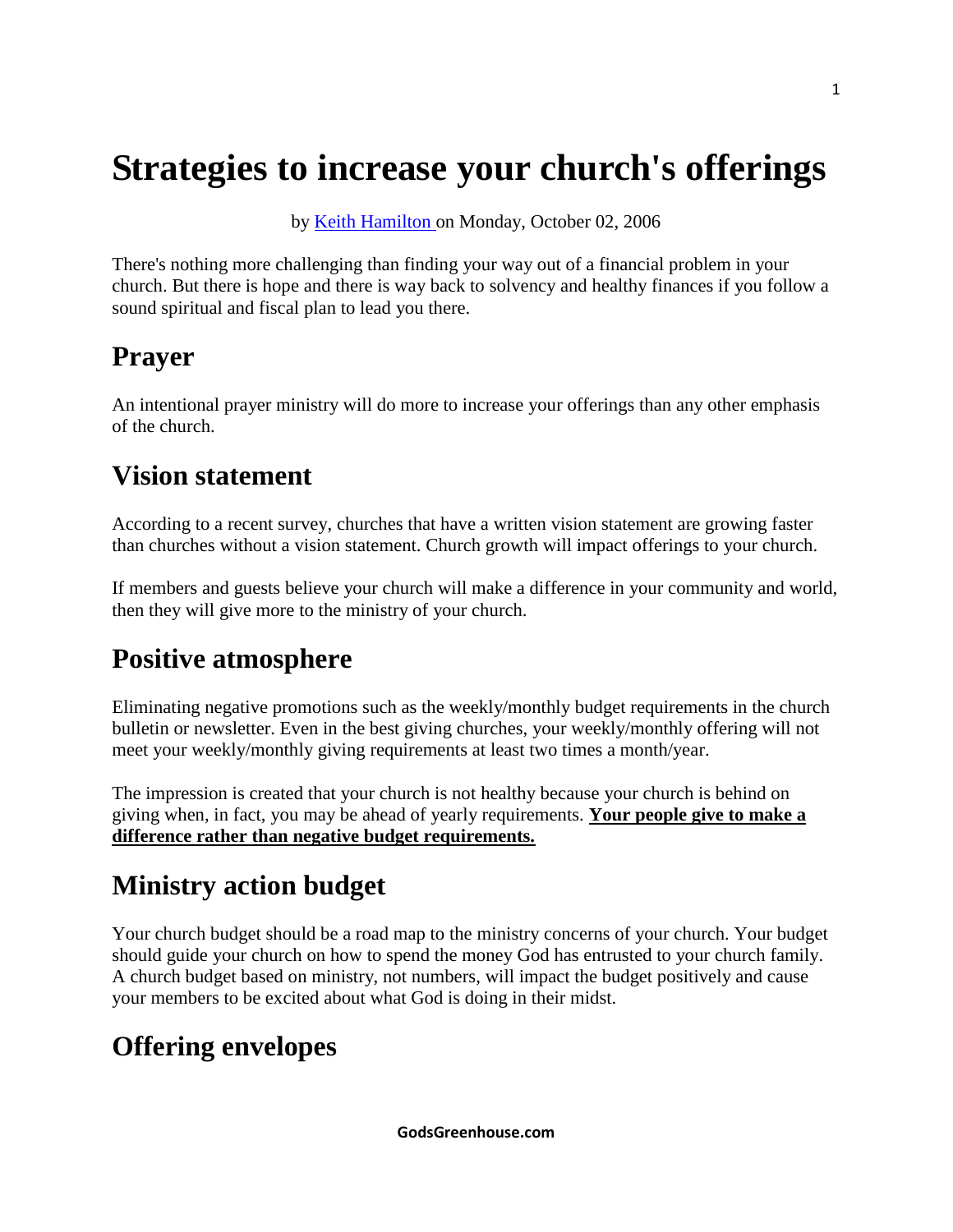Believe it or not, the old system of a member receiving a box of offering envelopes does increase giving. The weekly provided offering envelopes remind your members to give to God's work in your church.

## **Missions-focused**

When your church is focused on missions they will have little time for in-fighting and disagreement. Your guests and members will give to your church when they see you focusing on others and making a difference in your world. (For more ideas, go to the [International Mission](http://www.imb.org/)  [Board](http://www.imb.org/) or the [North American Mission Board\)](http://www.namb.net/).

#### **Move your offerings to the end of the worship service**

Worship service giving normally will increase 10-20 percent if the offering is collected at the end of the worship service as opposed to the traditional collection time at the middle of the worship service. The offertory is a natural way for individuals to respond to God's message.

#### **Receiving offerings during Bible study**

When individuals are accountable and loved by a small group ministry like Bible study, individuals will give more to the church. A Bible study growth campaign will increase giving in the church, too.

#### **Conduct an ongoing stewardship emphasis**

Biblical stewardship should be taught as part of regular ministry of your church. An annual stewardship emphasis will have insignificant lasting impact on your church members. You, as pastor or church leader, do not need to apologize for teaching the biblical perspective of Christian stewardship that God is the owner of everything. Teaching stewardship is equally important as any other teaching of the church.

### **Enlist stewardship testimonies**

People can read about tithing and giving, but really not change their personal habit or practices. However, if someone they know and respect shares how God has worked in his life concerning biblical stewardship, then the hearers are more likely to practice Biblical stewardship in their lives. Tithing testimonies during the worship services and Bible Study really do work!

### **Practice 'empowered spending'**